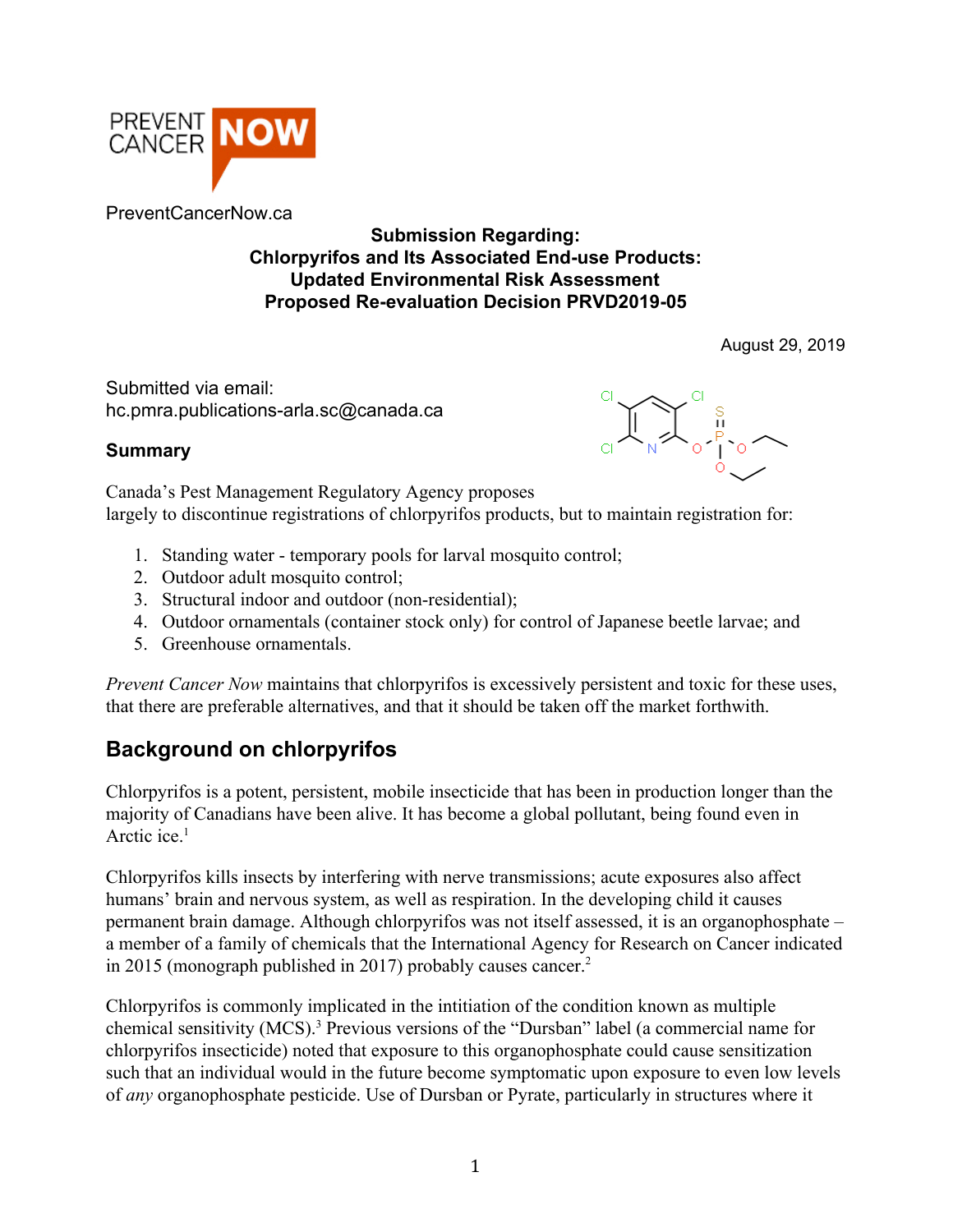results in long-term ongoing exposure, has been noted by affected individuals as being the initiator. Canadian Community Health Survey data indicate higher incidence of cancers and other chronic diseases among individuals with MCS (Margaret Parlor, unpublished). Canada requires greater accountability, and recording of exposures to pesticides and other toxicants, so that eventually it will be possible to research and understand the increases in chronic diseases, particularly in the young.

There is a large number of insecticides that inhibit Acetylcholine esterase (AChE), and chlorpyrifos is a much stronger inhibitor than some commonly used alternatives such as malathion (an approximately 700-fold less potent inhibitor, see Figure). *Prevent Cancer Now* does not advocate use of malathion because it is among the potential carcinogens assessed by IARC.



**Relative Potency Factors** for Female Brain ChE Activity

**U.S. Environmental Protection Agency. Organophosphorus Cumulative Risk Assessment – 2006 Update.** Available at: [http://www.epa.gov/pesticides/cumulative/2006-op/op\\_cra\\_main.pdf](http://www.epa.gov/pesticides/cumulative/2006-op/op_cra_main.pdf) [http://www.epa.gov/pesticides/cumulative/2006-op/op\\_cra\\_appendices\\_part1.pdf](http://www.epa.gov/pesticides/cumulative/2006-op/op_cra_appendices_part1.pdf)

The European Food Safety Authority reported in August 2019 that chlorpyrifos and chlorpyrifos-methyl test data and public scientific literature demonstrated adverse neurological and developmental effects at such low levels that it was not possible to establish a "reference dose" (no-effect dose), and therefor risk assessments could not be conducted and thus the necessary approval criteria were not met.<sup>4</sup> It is expected that the insecticides will be discontinued completely.